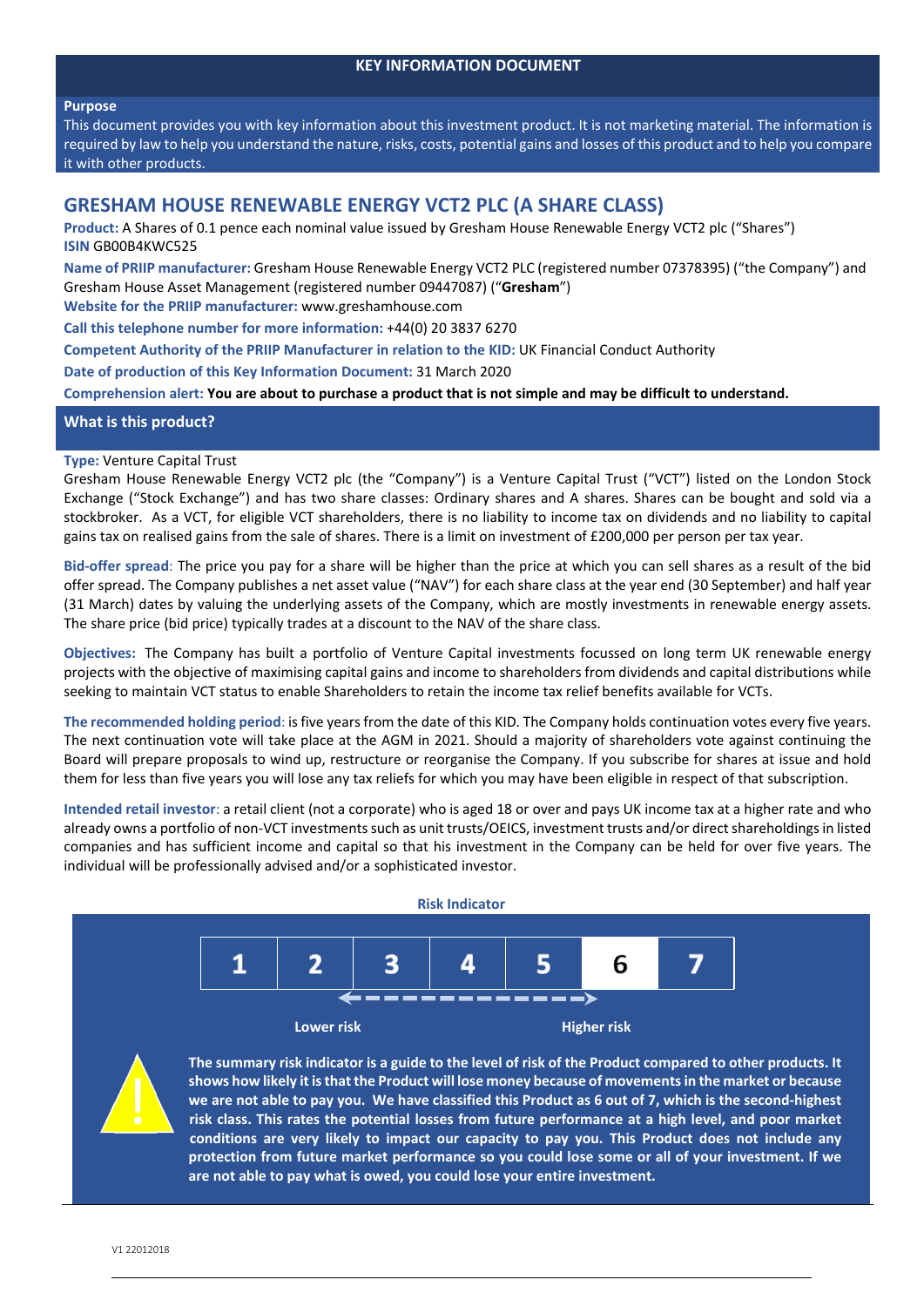## **Performance Scenarios**

**The table below** shows the money you could get back over the 5‐year intended life of the product under different scenarios, assuming that you invest £10,000. The scenarios shown illustrate how your investment could perform. You can compare them with the scenarios of other products. The scenarios presented are an estimate of future performance based on evidence from the past on how the value of this investment varies, and are not an exact indicator. What you get will vary depending on how the market performs and how long you keep the investment. The stress scenario shows what you might get back in extreme market circumstances, and it does not take into account the situation where the Company is not able to pay you. This product cannot be easily cashed in. This means it is difficult to estimate how much you would get back if you cash in before the end of the recommended holding period. You will either be unable to cash in early or you will have to pay high costs or make a large loss if you do.

| <b>Investment Scenarios</b> |                                     | 1 year     | 3 years    | 5 years<br>(recommended<br>holding<br>period) |
|-----------------------------|-------------------------------------|------------|------------|-----------------------------------------------|
| <b>Stress scenario</b>      | What you might get back after costs | £6,928     | £7,472     | £6,654                                        |
|                             | Average return each year            | $-30.72%$  | $-9.26%$   | $-7.82%$                                      |
| Unfavourable scenario       | What you might get back after costs | £10,000    | £10,000    | £10,000                                       |
|                             | Average return each year            | $0.00\%$   | $0.00\%$   | $0.00\%$                                      |
| Moderate scenario           | What you might get back after costs | £37,537    | £87,001    | £136,305                                      |
|                             | Average return each year            | 275.37%    | 105.67%    | 68.62%                                        |
| <b>Favourable scenario</b>  | What you might get back after costs | £1,091,945 | £2,038,365 | £2,860,088                                    |
|                             | Average return each year            | 10819.45%  | 488.52%    | 209.94%                                       |

## **What happens if Gresham House Renewable VCT2 plc is unable to pay out?**

The value of the Shares and the income derived from them is dependent on the performance of the Company's underlying investments and can fluctuate. Investors could lose all or part of their investment. Your capital is at risk. As a shareholder of the Company you would not be able to make a claim to the Financial Services Compensation Scheme about the Company in the event that the Company is unable to pay out.

## **What are the costs?**

The Reduction in Yield (RIY) in the table below shows what impact the total costs you pay will have on the investment return you might get. The total costs take into account one‐off, ongoing and incidental costs. The amounts shown here are the cumulative costs of the product itself, for three different holding periods. They include potential early exit penalties. The figures assume you invest £10,000. The figures are estimates and may change in the future.

## **Costs over time**

The person selling you or advising you about this product may charge you other costs. If so, this person will provide you with information about these costs, and show you the impact that all costs will have on your investment over time.

| <b>Investment Scenarios</b>     | If you cash in after 1<br>vear <sup>*</sup> | If you cash in after 3 years* | If you cash in after 5 years* |
|---------------------------------|---------------------------------------------|-------------------------------|-------------------------------|
| <b>Total costs</b>              | £0                                          | £0                            | £0                            |
| Impact on return (RIY) per year | 0.00%                                       | 0.00%                         | 0.00%                         |

\*This product cannot be easily realised. This means it is difficult to estimate how much you would get back if you attempt to realise your investment early. You will either be unable to realise your investment early or you will have to pay high costs or make a large loss if you do so. You will also lose tax reliefs gained on subscription if you sell within five years of subscription.

## **Composition of costs**

The table below shows the impact each year of the different types of costs on the investment return you might get at the end of the recommended holding period and the meaning of the different cost categories.